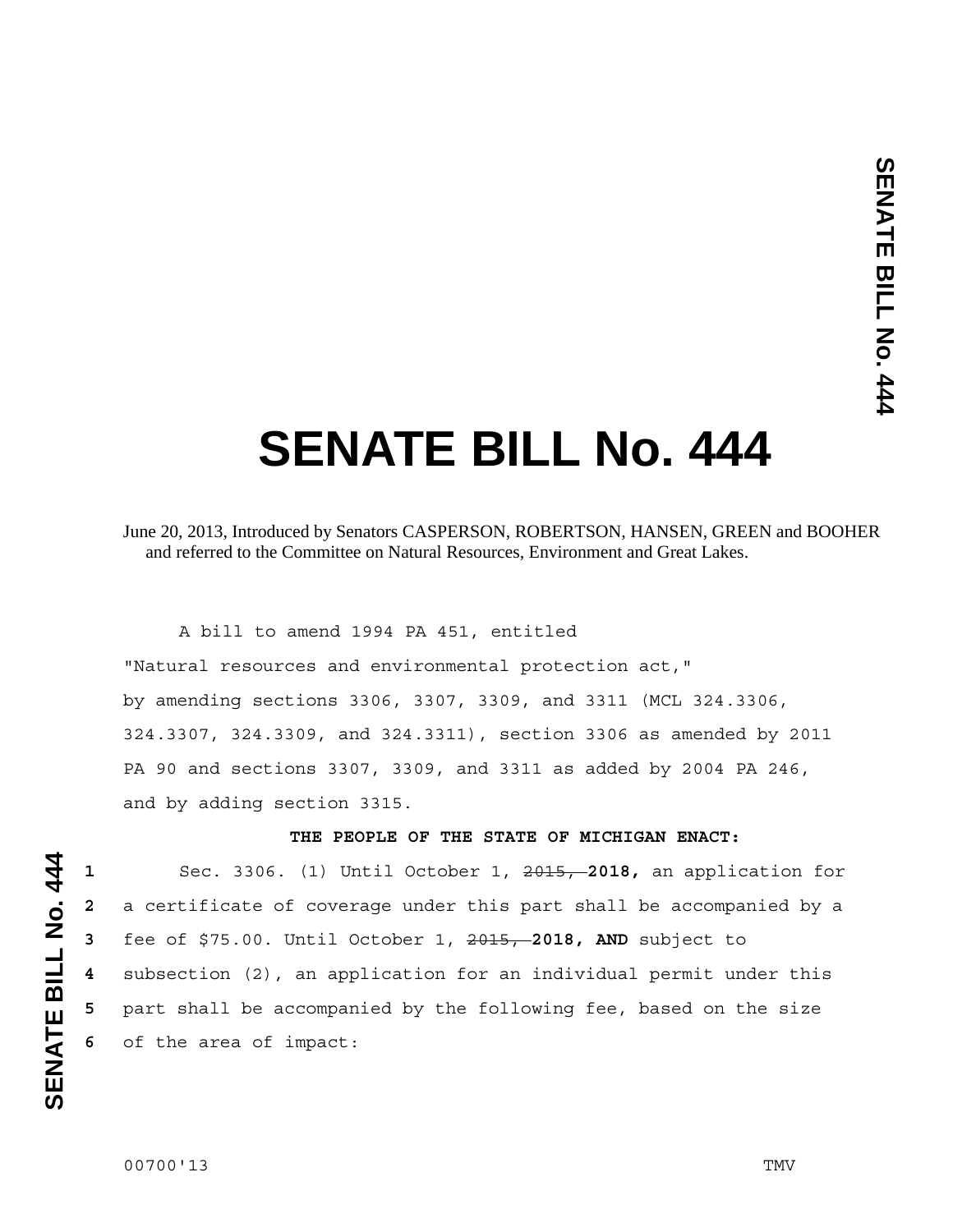- 
- **1** (a) Less than 1/2 acre, \$75.00.

**2** (b) One-half **1/2** acre or more but less than 5 acres, \$200.00.

**3** (c) Five **5** acres or more but less than 20 acres, \$400.00.

- **4** (d) Twenty **20** acres or more but less than 100 acres, \$800.00.
- 

**5** (e) One hundred **100** acres or more, \$1,500.00.

**6 (2) A FEE UNDER THIS SECTION OR SECTION 3309 MAY BE PAID BY 7 CREDIT OR DEBIT CARD OR ELECTRONIC FUND TRANSFER. THE DEPARTMENT 8 SHALL DETERMINE WHICH MAJOR CREDIT AND DEBIT CARDS MAY BE USED TO 9 PAY A FEE. IF A FEE IS PAID BY CREDIT OR DEBIT CARD, THE DEPARTMENT 10 MAY COLLECT A SERVICE ASSESSMENT FROM THE USER OF THE CREDIT OR 11 DEBIT CARD. THE SERVICE ASSESSMENT SHALL NOT EXCEED THE ACTUAL COST 12 TO THE DEPARTMENT OF THE CREDIT OR DEBIT CARD TRANSACTION OR THE 13 AMOUNT APPROPRIATED TO COVER SERVICE ASSESSMENTS, WHICHEVER IS 14 LESS.**

**15 (3)** (2) The department shall forward fees collected under this **16** section to the state treasurer for deposit in the land and water **17** management permit fee fund created in section 30113.

**18 (4) THE DEPARTMENT SHALL NOT CHARGE A FEE FOR AN AMENDMENT TO 19 AN APPLICATION FOR A CERTIFICATE OF COVERAGE OR PERMIT, INCLUDING 20 AN AMENDMENT TO AN APPLICATION AFTER THAT APPLICATION HAS BEEN 21 RESUBMITTED UNDER SECTION 3307(7).**

**22** Sec. 3307. **(1) AN APPLICATION FOR A CERTIFICATE OF COVERAGE OR 23 PERMIT MAY BE SUBMITTED ELECTRONICALLY.** 

**24** (2)  $\left(1\right)$  The department shall either approve or deny an **25** application for a certificate of coverage by May 1 or within **THE 26 LATER OF THE FOLLOWING DATES:** 

**27 (A) APRIL 1.**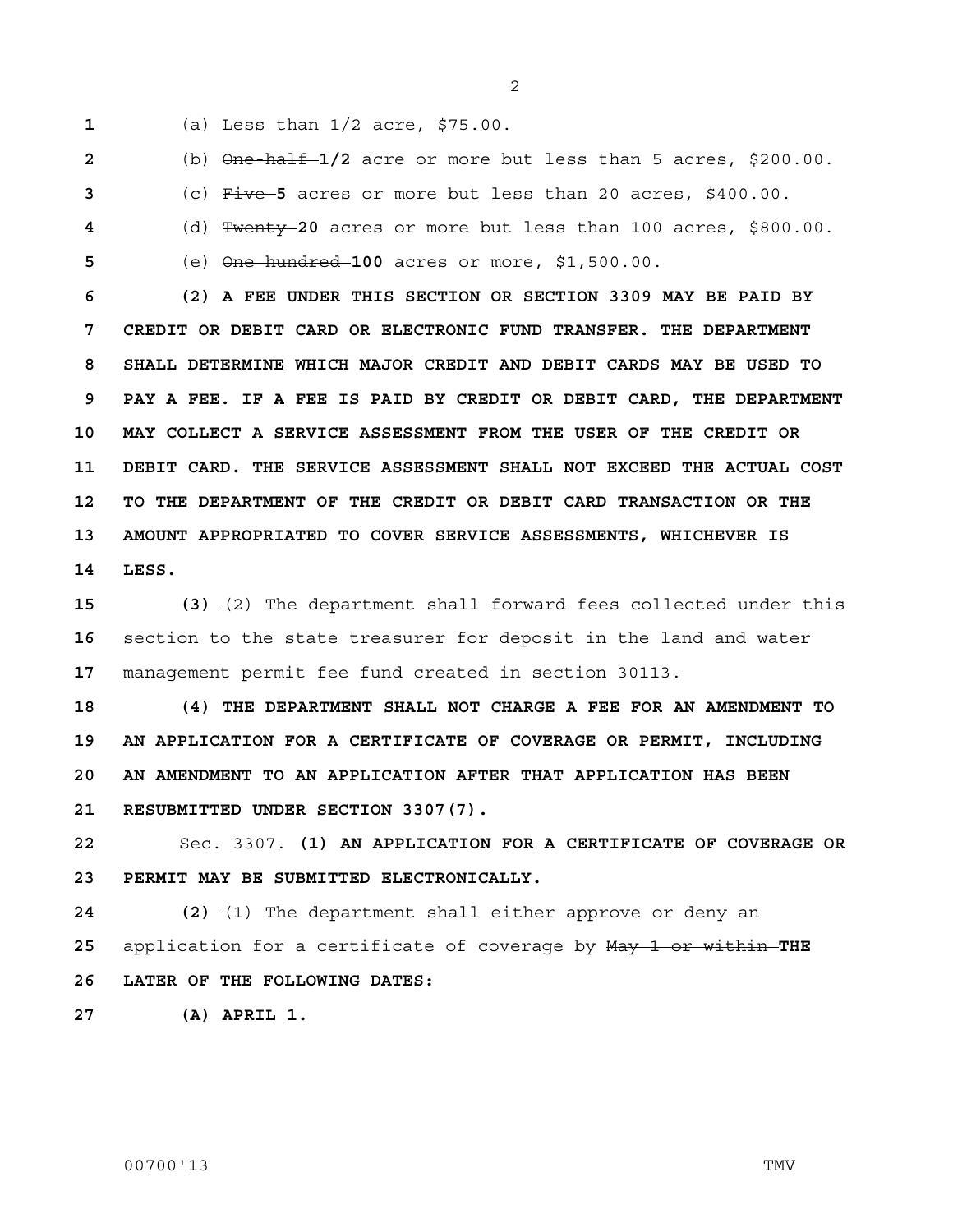**1 (B)** 15 working days after receipt of a complete application.  $\tau$ **2** whichever is later.

**3 (3)** If the department denies an application for a certificate **4** of coverage, the department shall notify the applicant, in writing, **5** of the reasons for the denial.

**6 (4)** (2) The department shall approve an application for a **7** permit in whole or part and issue the permit, or shall deny the **8** application, by May 1 or within **THE LATEST OF THE FOLLOWING DATES:** 

**9 (A) APRIL 1.** 

**10 (B)** 30 working days after receipt of a complete application.  $\tau$ **11** whichever is later.**THIS SUBDIVISION DOES NOT APPLY IF SUBDIVISION 12 (C) APPLIES.** 

**13 (C) 15 WORKING DAYS AFTER RECEIPT OF A COMPLETE APPLICATION IF 14 THE WATER BODY IS LISTED ON THE REGISTRY UNDER SUBSECTION (9) AS 15 BEING INFESTED WITH THE PARTICULAR AQUATIC NUISANCE SPECIES THAT 16 THE APPLICANT PROPOSES TO CONTROL UNDER THE PERMIT.** 

**17 (5) THE DEPARTMENT SHALL NOT DELAY PROCESSING AN APPLICATION 18 FOR A PERMIT OR CERTIFICATE OF COVERAGE BECAUSE THE DEPARTMENT HAS 19 NOT COMPLETED PROCESSING OF THE FEE PAYMENT ACCOMPANYING THE 20 APPLICATION.** 

**21 (6)** If the department approves the application **FOR A PERMIT** in **22** part or denies the application, the department shall, by the same **23** deadline **FOR APPROVAL OR DENIAL OF THE APPLICATION**, notify the **24** applicant, in writing, of the reasons for the partial approval or **25** denial.

**26 (7) THE DEPARTMENT SHALL NOT DENY AN APPLICATION FOR A 27 CERTIFICATE OF COVERAGE OR A PERMIT BECAUSE IT WAS SUBMITTED AFTER**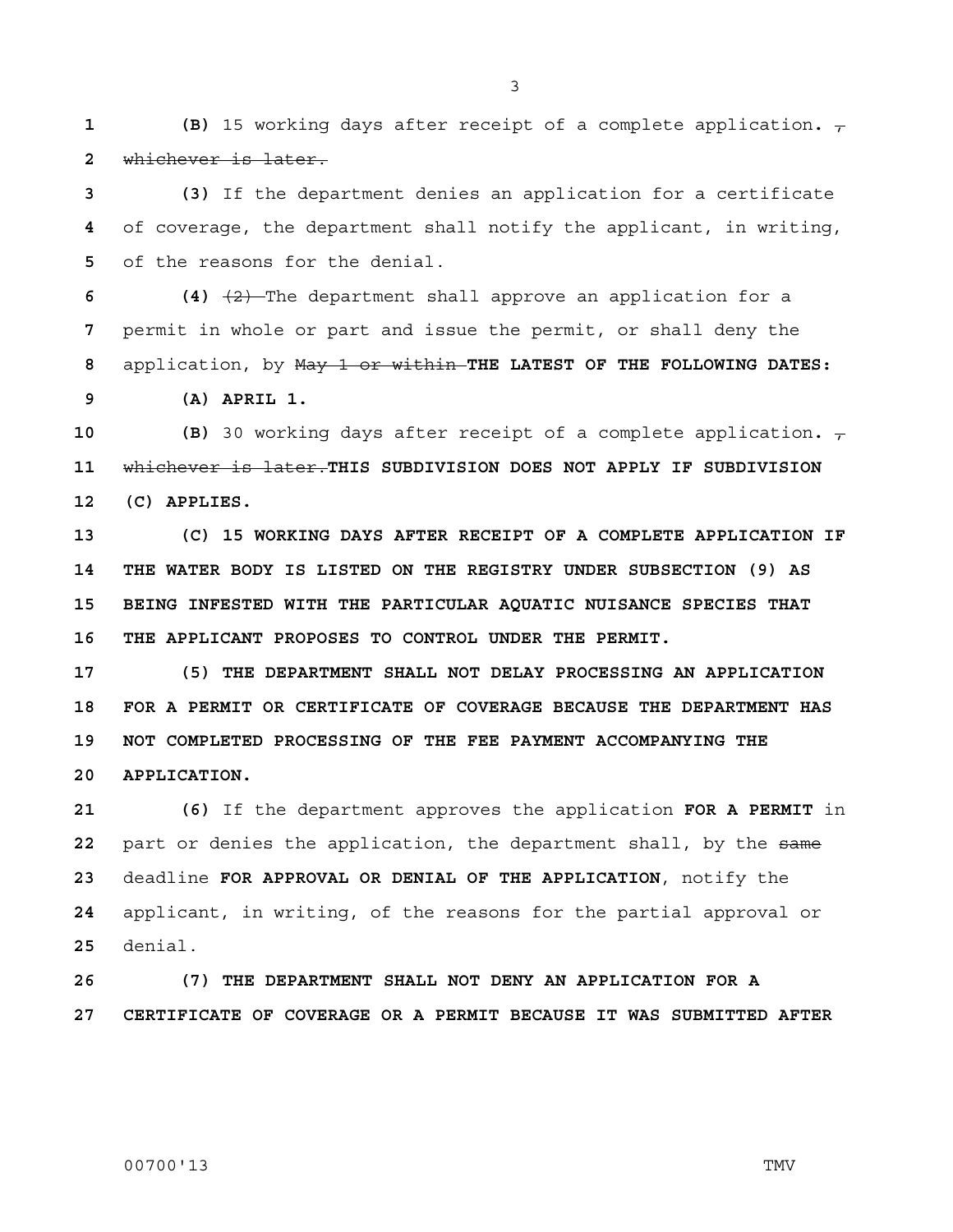**1 A CERTAIN DATE IN THE YEAR IN WHICH TREATMENT IS PROPOSED. IF THE 2 DEPARTMENT APPROVES AN APPLICATION IN PART OR DENIES AN 3 APPLICATION, THE APPLICANT MAY RESUBMIT THE APPLICATION WITH 4 AMENDMENTS TO ADDRESS THE REASONS FOR PARTIAL APPROVAL OR DENIAL. 5 THE RESUBMITTED APPLICATION IS NOT SUBJECT TO AN ADDITIONAL FEE. 6 (8)** (3) If the department fails to satisfy the requirements of

**7** subsection (1) or (2) **SUBSECTIONS (2) TO (7)** with respect to an **8** application for a certificate of coverage or a permit, the **ALL OF 9 THE FOLLOWING APPLY:** 

**10 (A) THE** department shall pay the applicant an amount equal to **11** 15% of the application fee **SPECIFIED IN SECTION 3306** for that **12** certificate of coverage or permit.

**13 (B) THE APPLICATION SHALL BE CONSIDERED TO BE APPROVED AND THE 14 DEPARTMENT SHALL BE CONSIDERED TO HAVE MADE ANY DETERMINATION 15 REQUIRED FOR APPROVAL IF ALL OF THE FOLLOWING APPLY:** 

**16 (***i***) THE PROPOSED AREA OF IMPACT IS THE SAME AS OR ENTIRELY 17 CONTAINED WITHIN THE AREA OF IMPACT APPROVED IN A PREVIOUS PERMIT.** 

**18 (***ii***) THE ACTIVE INGREDIENT OR TRADE NAME OF EACH CHEMICAL 19 PROPOSED TO BE APPLIED IS THE SAME AS APPROVED IN A PREVIOUS PERMIT 20 AND EACH CHEMICAL IS CURRENTLY APPROVED FOR USE BY THE DEPARTMENT.** 

**21 (***iii***) THE APPLICATION RATE AND NUMBER OF TREATMENTS DO NOT 22 EXCEED THOSE APPROVED IN THE PREVIOUS PERMIT.** 

**23 (***iv***) THE MINIMUM LENGTH OF TIME BETWEEN TREATMENTS IS NOT LESS 24 THAN THAT APPROVED IN THE PREVIOUS PERMIT.** 

**25 (9) THE DEPARTMENT SHALL POST AND MAINTAIN ON ITS WEBSITE A 26 REGISTRY OF WATER BODIES INFESTED BY AQUATIC NUISANCE SPECIES AND 27 THE PARTICULAR AQUATIC NUISANCE SPECIES INFESTING EACH WATER BODY.**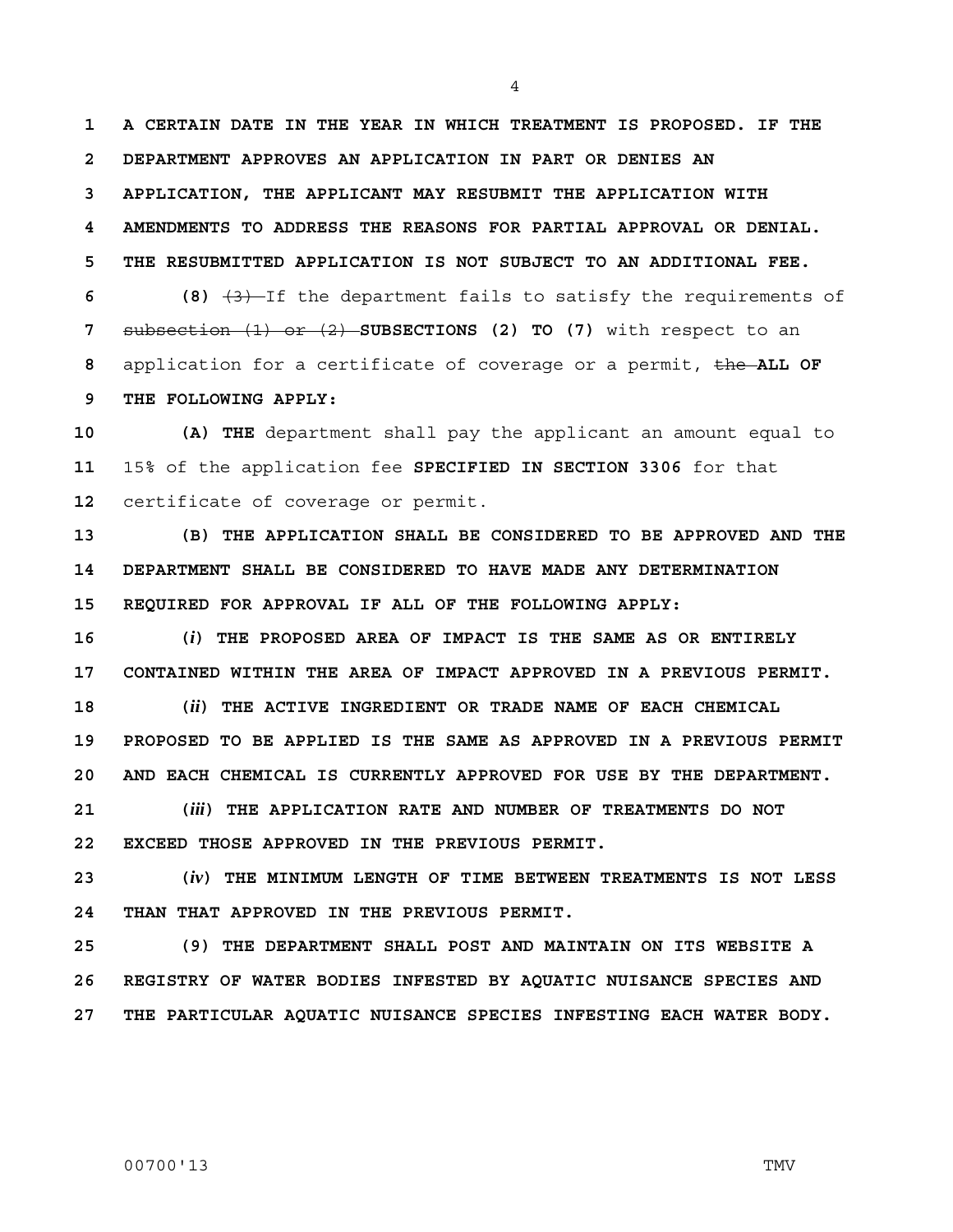**1 THE REGISTRY SHALL BE BASED ON INFORMATION FROM ALL OF THE 2 FOLLOWING: 3 (A) PERMITS AND CERTIFICATES OF COVERAGE ISSUED UNDER THIS** 

**4 PART.** 

**5 (B) REPORTS RECEIVED BY THE DEPARTMENT FROM ANY OF THE 6 FOLLOWING:** 

**7 (***i***) CERTIFIED APPLICATORS OR REGISTERED APPLICATORS UNDER PART 8 83.** 

**9 (***ii***) REPRESENTATIVES OF PUBLIC OR PRIVATE INSTITUTIONS OF 10 HIGHER EDUCATION.** 

**11 (***iii***) REPRESENTATIVES OF ANY OTHER STATE, LOCAL, OR FEDERAL 12 AGENCY WITH RESPONSIBILITY FOR THE ENVIRONMENT OR NATURAL** 

**13 RESOURCES.**

**14** Sec. 3309. (1) A permit under this part shall, at a minimum, **15** include all of the following information:

**16** (a) The active ingredient or the trade name of each chemical **17** to be applied.

**18** (b) The application rate of each chemical.

**19** (c) The maximum amount of each chemical to be applied per **20** treatment.

**21** (d) Minimum length of time between treatments for each **22** chemical.

**23** (e) A map or maps that clearly delineate the approved area of **24** impact.

**25 (F) THE TERM OF THE PERMIT, WHICH SHALL NOT BE LESS THAN 3 26 YEARS.** 

**27 (2) A PERMIT UNDER THIS PART SHALL AUTHORIZE CHEMICAL**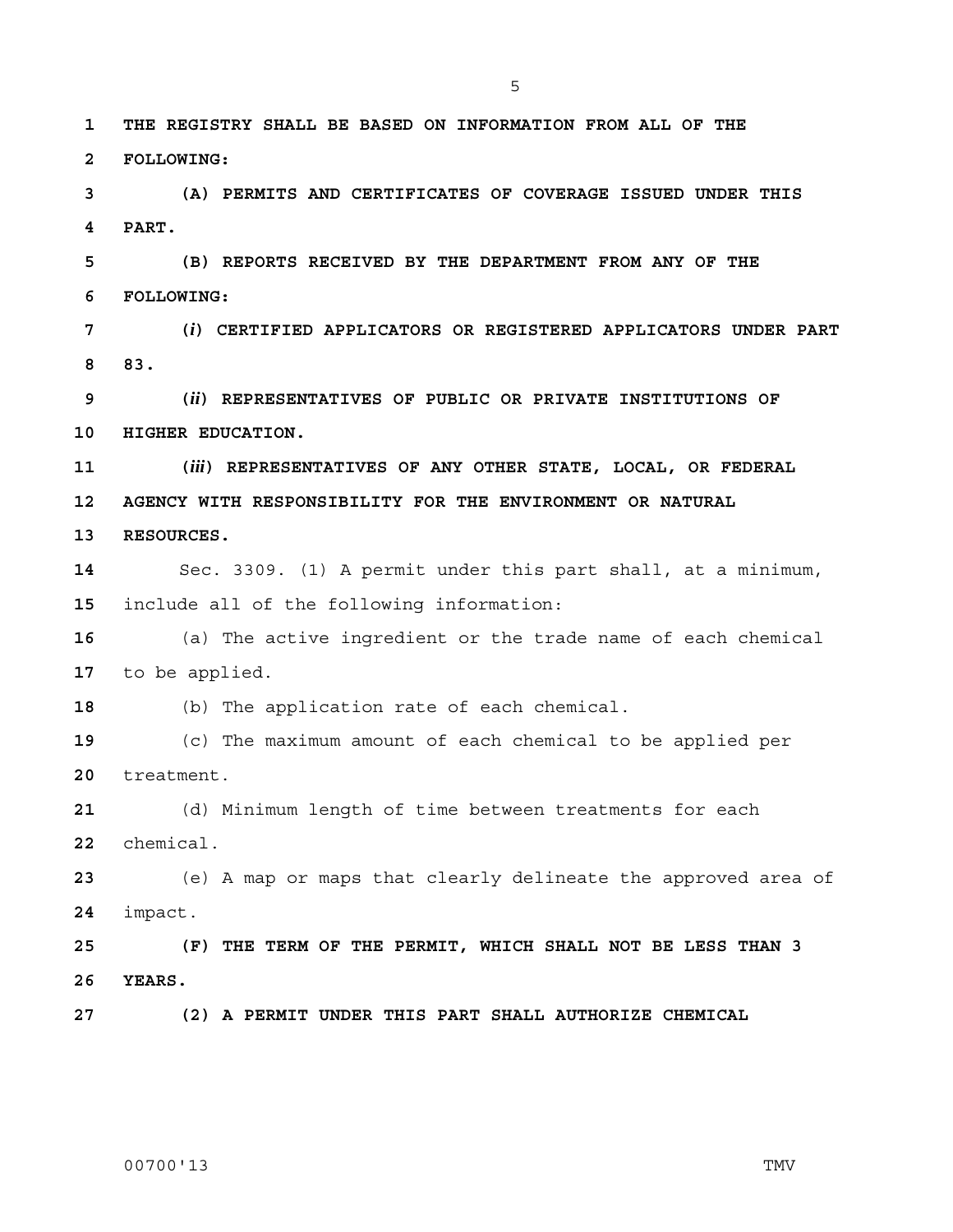**1 TREATMENT IN EACH YEAR COVERED BY THE PERMIT. THIS SUBSECTION DOES 2 NOT APPLY TO A CHEMICAL IF ITS ANNUAL USE WAS RESTRICTED IN RULES 3 IN EFFECT ON THE EFFECTIVE DATE OF THE AMENDATORY ACT THAT ADDED 4 THIS SUBSECTION.** 

**5 (3) BY APRIL 1 OF THE SECOND AND EACH SUBSEQUENT YEAR OF A 6 PERMIT, THE PERMITTEE SHALL PAY THE DEPARTMENT AN ANNUAL FEE. THE 7 ANNUAL FEE SHALL EQUAL THE PERMIT APPLICATION FEE FOR THAT PERMIT 8 UNDER SECTION 3306 INCLUDING, FOR ANNUAL FEES DUE AFTER THE INITIAL 9 TREATMENT OF AN EXPANDED AREA OF IMPACT UNDER SECTION 3311(3), THE 10 ADDITIONAL FEE UNDER SECTION 3311(3)(D). HOWEVER, THE LAST ANNUAL 11 FEE IS SUBJECT TO A DISCOUNT EQUAL TO 5% MULTIPLIED BY THE NUMBER 12 OF YEARS IN THE TERM OF THE PERMIT IN EXCESS OF 1 YEAR. IF AN 13 ANNUAL FEE IS NOT RECEIVED BY THE DEPARTMENT BY APRIL 1, THE PERMIT 14 IS SUSPENDED UNTIL THE ANNUAL FEE IS PAID. WHEN THE APPLICATION FEE 15 FOR A PERMIT IS PAID, AN APPLICANT MAY CHOOSE TO ALSO PAY IN 16 ADVANCE ALL THE ANNUAL FEES THAT WILL BECOME DUE UNDER THIS 17 SUBSECTION IF THE PERMIT IS GRANTED FOR THE TERM REQUESTED BY THE 18 APPLICANT. IF THE APPLICATION IS DENIED OR IS GRANTED FOR A SHORTER 19 PERIOD THAN THE APPLICANT REQUESTED, THE DEPARTMENT SHALL REFUND 20 THOSE ANNUAL FEES THAT WILL NOT BECOME DUE.** 

**21 (4)** (2) The **SUBJECT TO SUBSECTION (1)(F), THE** department may impose additional conditions on a permit under this part to protect the natural resources or the public health, to prevent economic loss or impairment of recreational uses, to protect nontarget organisms, or to help ensure control of the aquatic nuisance. Sec. 3311. **(1)** The department may make minor-revisions to a permit under this part, to minimize the impacts to the natural

### 00700'13 TMV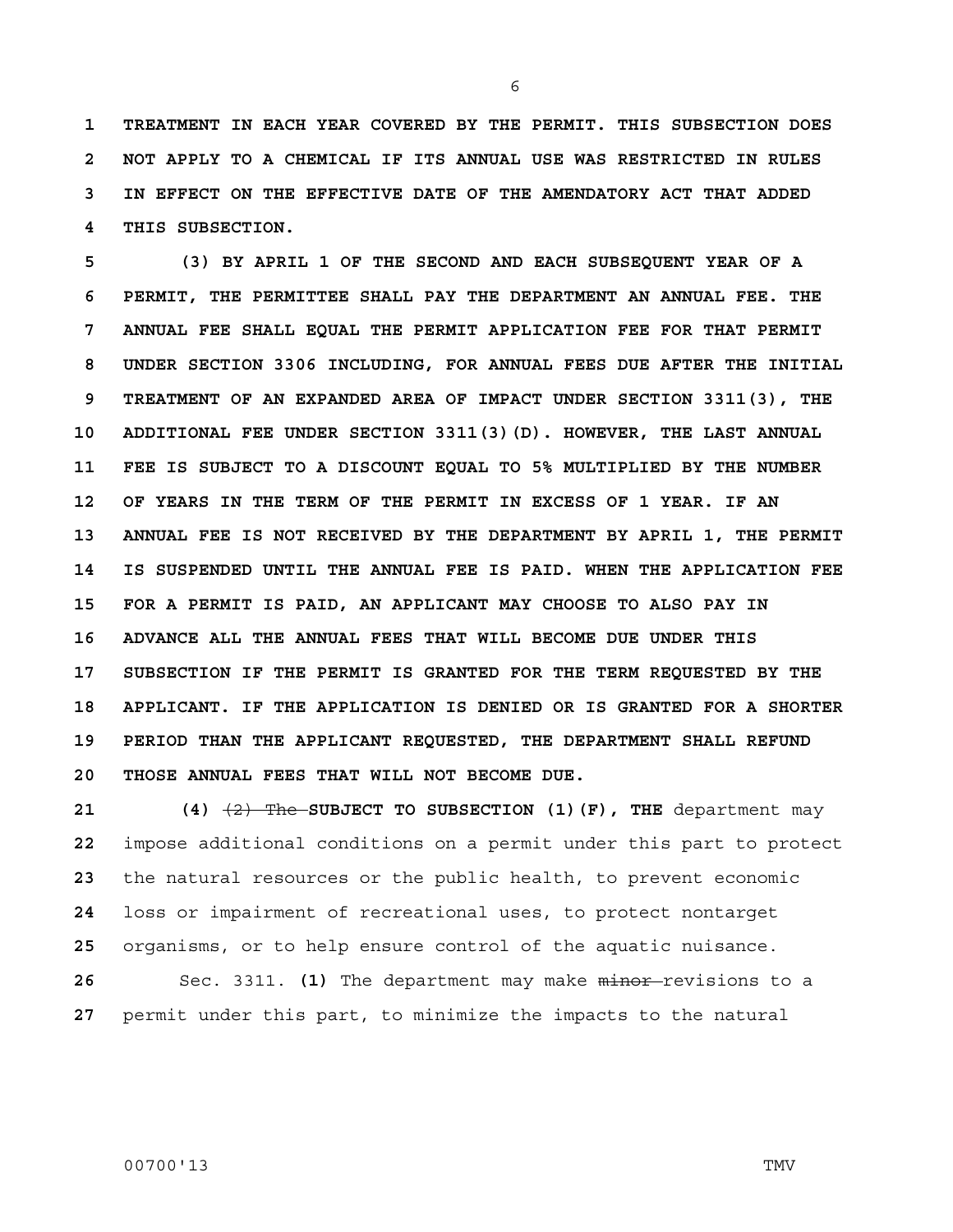resources, public health, and safety  $\frac{1}{x}$  or to improve aquatic nuisance control, if the proposed revisions do not involve a change in the scope of the project  $\tau$  and the permittee requests the revisions in writing. **THE DEPARTMENT SHALL NOT CHARGE A FEE FOR A 5 REQUEST FOR REVISIONS TO A PERMIT. THE DEPARTMENT SHALL APPROVE A 6 REQUEST FOR REVISIONS TO A PERMIT IN WHOLE OR IN PART OR DENY THE 7 REQUEST WITHIN 2 BUSINESS DAYS AFTER THE REQUEST IS RECEIVED.** The request shall include all of the following information:

**9** (a) The proposed changes to the permit.

**10** (b) An explanation of the necessity for the proposed changes. **11** (c) Maps that clearly delineate any proposed changes to the **12** area of impact.

**13** (d) Additional information that would help the department **14** reach a decision on a permit amendment.

**15 (2) IF THE PERMITTEE HAS WRITTEN AUTHORIZATION TO ACT ON 16 BEHALF OF A PERSON DESCRIBED IN SECTION 3303(4)(A), (B), OR (C), 17 UPON WRITTEN REQUEST OF THE PERSON, THE DEPARTMENT SHALL TRANSFER 18 THE PERMIT TO A NEW PERMITTEE WITH WRITTEN AUTHORIZATION TO ACT ON 19 BEHALF OF THAT PERSON. THE DEPARTMENT SHALL NOTIFY THE ORIGINAL 20 PERMITTEE OF THE TRANSFER OF THE PERMIT.** 

**21 (3) A PERMITTEE MAY, WITHOUT A REVISION TO THE PERMIT OR 22 CERTIFICATE OF COVERAGE, EXPAND THE AREA OF IMPACT BEYOND THAT 23 AUTHORIZED IN THE PERMIT OR CERTIFICATE OF COVERAGE TO INCLUDE 24 ADJACENT WATERS THAT BECOME INFESTED AFTER THE APPLICATION FOR THE 25 PERMIT OR CERTIFICATE OF COVERAGE WAS SUBMITTED TO THE DEPARTMENT. 26 THE PERMITTEE MAY INCREASE THE AMOUNT OF CHEMICALS, AS AUTHORIZED 27 IN THE PERMIT OR CERTIFICATE OF COVERAGE, ACCORDING TO THE APPROVED**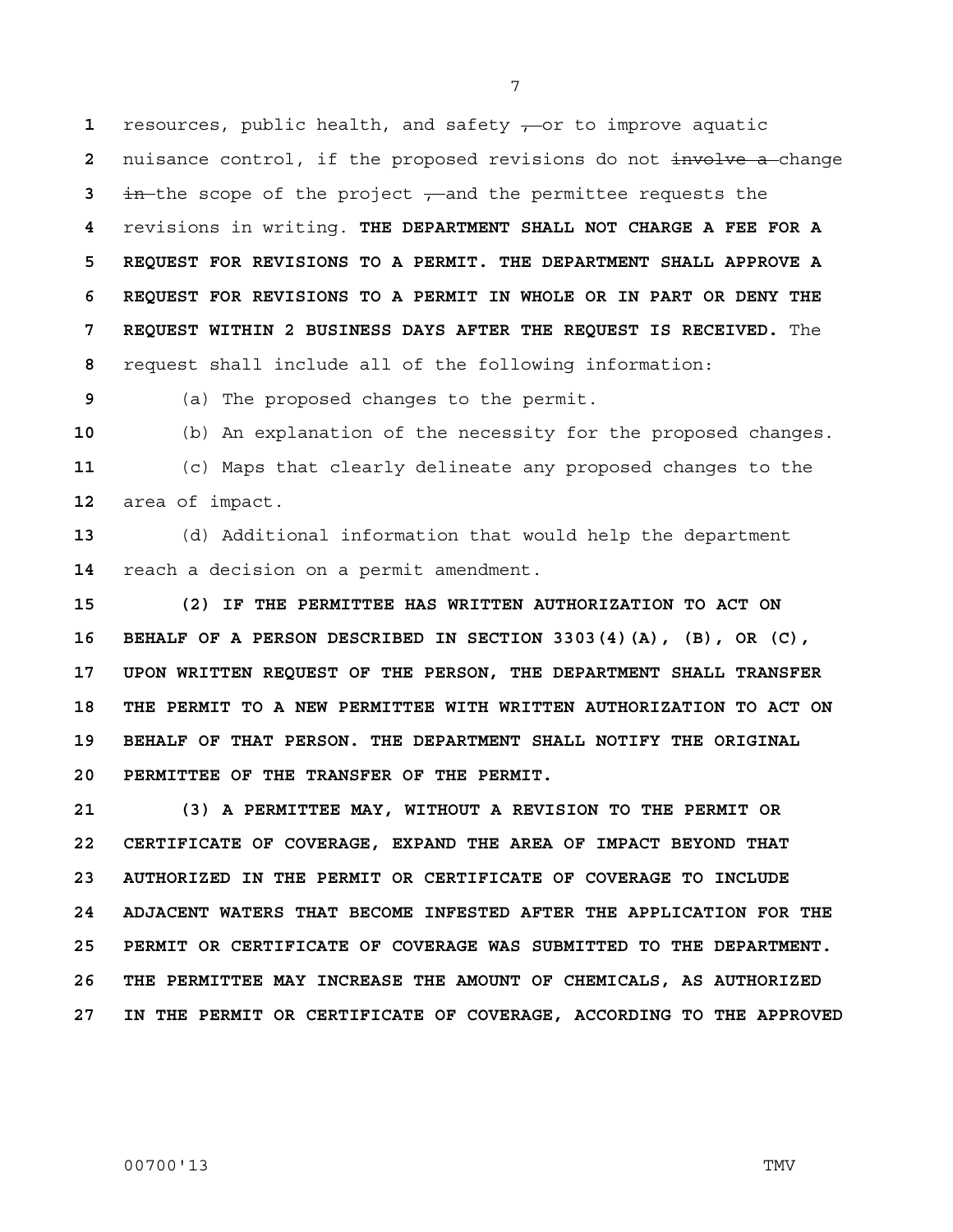**1 PRODUCT LABEL TO MATCH THE EXPANSION IN THE AREA OF IMPACT. THE 2 PERMITTEE SHALL, WITHIN 15 BUSINESS DAYS AFTER THE INITIAL 3 TREATMENT OF THE EXPANDED AREA OF IMPACT, PROVIDE THE DEPARTMENT** 

**5 (A) A WRITTEN EXPLANATION OF THE NECESSITY FOR THE EXPANSION 6 OF THE AREA OF IMPACT.** 

**4 WITH ALL OF THE FOLLOWING:** 

**7 (B) A MAP THAT CLEARLY DELINEATES THE CHANGES TO THE AREA OF 8 IMPACT.** 

**9 (C) A WRITTEN STATEMENT SPECIFYING THE INCREASE IN THE AMOUNT 10 OF CHEMICALS USED OR TO BE USED AS A RESULT OF THE EXPANSION OF THE 11 AREA OF IMPACT.** 

**12 (D) IF THE PERMIT APPLICATION FEE UNDER SECTION 3306 WOULD 13 HAVE BEEN HIGHER IF THE EXPANDED AREA OF IMPACT HAD BEEN INCLUDED 14 IN THE PERMIT APPLICATION, A FEE EQUAL TO THE DIFFERENCE BETWEEN 15 THE APPLICATION FEE PAID AND THE APPLICATION FEE THAT WOULD HAVE 16 BEEN DUE.** 

**17 SEC. 3315. (1) A LOCAL UNIT OF GOVERNMENT MAY ADOPT AN 18 ORDINANCE FOR THE PREVENTION, CONTROL, OR ERADICATION OF AQUATIC 19 NUISANCES IN A WATERBODY, OTHER THAN A GREAT LAKE OR CONNECTING 20 WATER, THAT LIES IN WHOLE OR IN PART WITHIN THE BOUNDARIES OF THE 21 LOCAL UNIT OF GOVERNMENT.** 

**22 (2) AN ORDINANCE UNDER THIS SECTION MAY REQUIRE THE PAYMENT OF 23 A FEE FOR THE LAUNCHING OR USE OF A VESSEL IN THE WATERBODY IF THE 24 FEE IS USED EXCLUSIVELY FOR THE PURPOSES DESCRIBED IN SUBSECTION 25 (1) AND THE COSTS OF ADMINISTERING AND ENFORCING THE ORDINANCE. 26 HOWEVER, THE FEE SHALL NOT BE CHARGED UNLESS THE DEPARTMENT HAS 27 DETERMINED IN WRITING, SUCH AS BY ISSUANCE OF A PERMIT UNDER THIS** 

#### 00700'13 TMV